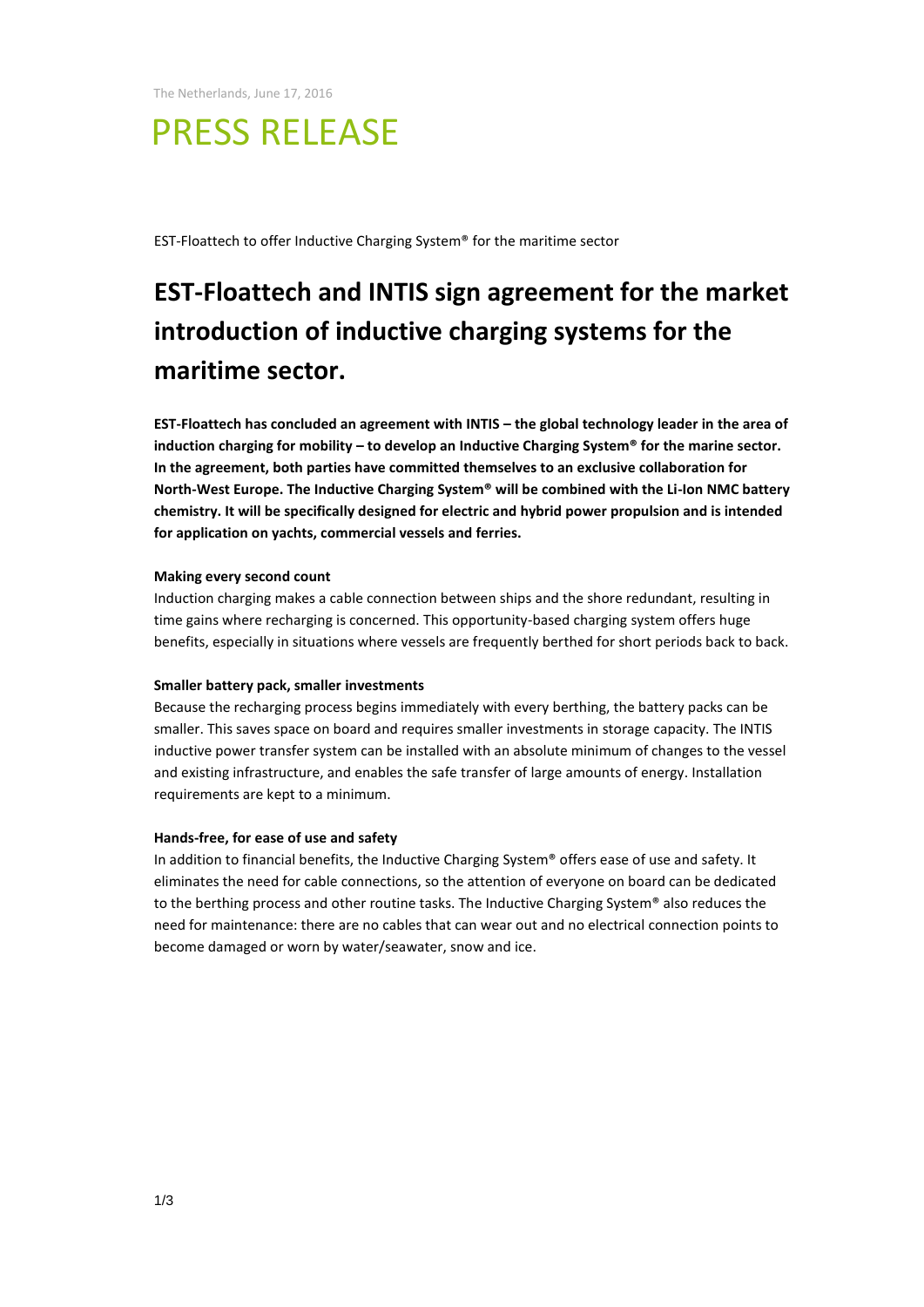

#### **Technology**

The wireless INTIS technology was originally developed in 2013 for charging heavy vehicles (e.g. electric buses) on the move. Since then, INTIS has adapted this 'dynamic' technology for stationary applications. Each wireless inductive charging system is composed of land-side and ship-side components. The land-side components consist of a power electronics cabinet, connected to the power grid and communications network, which first rectifies incoming 3-phase power and then converts the resulting DC current to high-frequency AC for wireless transfer. This high-frequency AC power flows through a charging plate, which creates an alternating magnetic field. On the ship-side, a pick-up plate converts this alternating magnetic field back into high-frequency AC current. Our ship-side power electronics then rectify this AC current and supply the resulting DC power to the ship's DC intermediate circuit.

The transfer of power between the charging and pick-up plates of our inductive charging technology is completely free of cables and plugs and is not affected by water in any way, even if the plates are submerged.